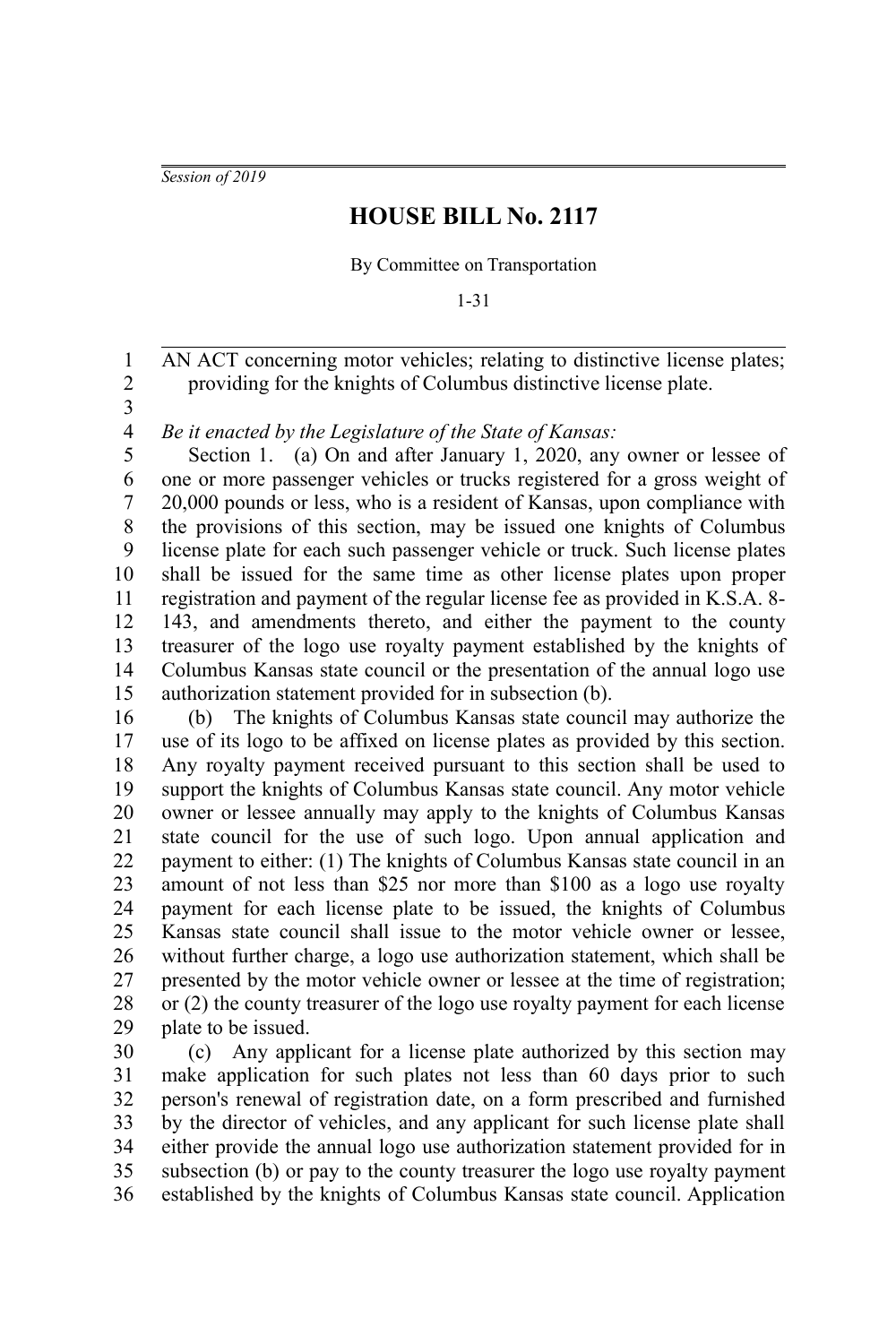for registration of a passenger vehicle or truck and issuance of the license plate under this section shall be made by the owner or lessee in a manner prescribed by the director of vehicles upon forms furnished by the director. 1 2 3

4 5

21

(d) No registration or license plate issued under this section shall be transferable to any other person.

(e) The director of vehicles may transfer the knights of Columbus license plates from a leased vehicle to a purchased vehicle. 6 7

(f) Renewals of registration under this section shall be made annually, upon payment of the fee prescribed in subsection (a), in the manner prescribed in K.S.A. 8-132(b), and amendments thereto. No renewal of registration shall be made to any applicant until such applicant either provides to the county treasurer either the annual logo use authorization statement provided for in subsection (b) or the payment of the logo use royalty payment as established by the knights of Columbus Kansas state council. If such logo use authorization statement is not presented at the time of registration or faxed by the knights of Columbus Kansas state council, or the annual logo use royalty payment is not made to the county treasurer at the time of registration, the applicant shall be required to comply with K.S.A. 8-143, and amendments thereto, and return the license plate to the county treasurer of such person's residence. 8 9 10 11 12 13 14 15 16 17 18 19 20

(g) The knights of Columbus Kansas state council shall:

(1) Pay the initial cost of design for license plates authorized by this section; and  $22$ 23

(2) provide to all county treasurers an electronic mail address or tollfree telephone number where applicants can call the knights of Columbus Kansas state council for information concerning the application process or the status of their license plate application. 24 25 26 27

(h) The knights of Columbus Kansas state council, with the approval of the director of vehicles and subject to the availability of materials and equipment, shall design a plate to be issued under the provisions of this section. 28 29 30 31

(i) As a condition of receiving the knights of Columbus license plate and any subsequent registration renewal of such plate, the applicant must provide consent to the division authorizing the division's release of motor vehicle record information, including the applicant's name, address, logo use royalty payment amount, plate number and vehicle type to knights of Columbus Kansas state council and the state treasurer. 32 33 34 35 36 37

(j) Annual logo use royalty payments collected by county treasurers under this section shall be remitted to the state treasurer in accordance with the provisions of K.S.A. 75-4215, and amendments thereto. Upon receipt of each such remittance, the state treasurer shall deposit the entire amount in the state treasury to the credit of the knights of Columbus royalty fund, which is hereby created in the state treasury and shall be 38 39 40 41 42 43